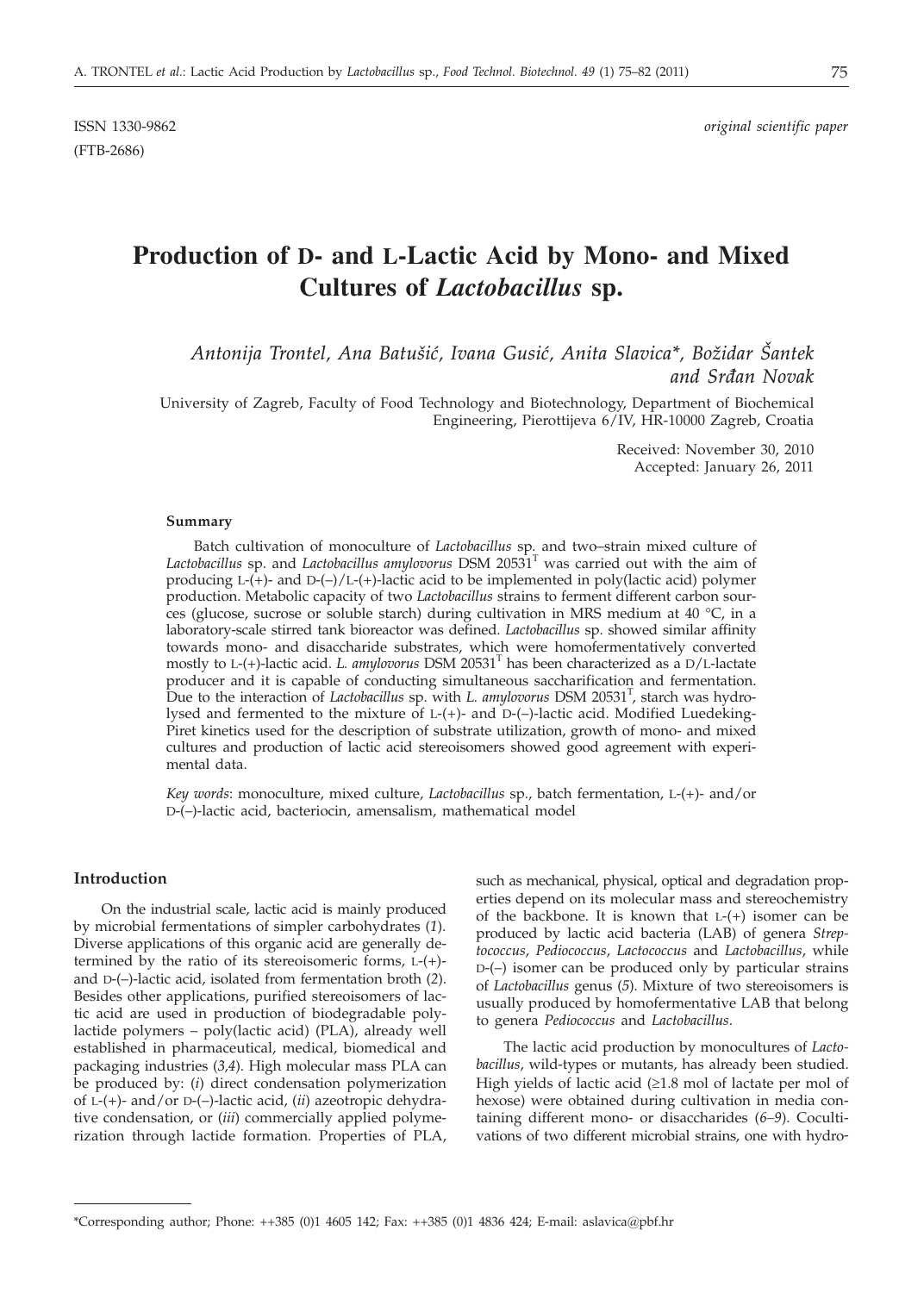lytic and another with fermentative activity, have been employed in direct conversion of polymeric carbohydrates (*10*). In such bioprocesses, *i.e.* simultaneous saccharification and (homolactic) fermentation (SSF), complex substrates from rather inexpensive renewable materials are converted to lactic acid. In the cocultivations of the two-strain mixed culture, the interaction between the strains also has to be taken into account. Several types of associations among microbial strains – members of mixed populations, are known: neutralism, competition, amensalism, parasitism, predation, commensalism, protocooperation, and mutualism (*11,12*).

Amylolytic LAB (ALAB) possess both activities required for the completion of simultaneous saccharification and fermentation (SSF), hydrolytic and fermentative, and therefore have been widely studied for implementation in sustainable production of one or a mixture of both stereoisomeric lactate forms (*6,13–15*). ALAB *Lactobacillus amylovorus* DSM 20531T can utilize a wide variety of different substrates including starch, and it catalyzes highly efficient SSF to D/L-lactic acid (*16*). Percentage of produced lactate isomers depends on the carbon source and temperature of cultivation. For L-(+) form it varied between 37.1 and 56.3 %, and for D-(–) form it was between 43.7 and 62.9 % (*6*). The ratio of L-(+)- and D-(–) -lactate can be further tuned by using raw materials (data to be published) and less common process parameters, *e.g.* relatively low temperature (*6,17–19*).

In this research, the possibility of the application of partially characterized *Lactobacillus* strain, isolated from silage, in the production of one or both stereoisomeric forms of lactic acid from mono- and disaccharide is examined. Since the bacterial monoculture produced mostly L-(+)-lactic acid, it was cocultivated with ALAB *L. amylovorus* DSM 20531T in order to obtain the defined ratio of  $L-(+)$ - and  $D-(-)$ -lactate by utilizing starch as a carbon source. Unstructured kinetic models which were established in order to describe these systems showed good agreement with experimental data.

## **Materials and Methods**

#### *Preparation of microorganisms, media and inocula*

*Lactobacillus* sp. belongs to the culture collection of Laboratory of Biochemical Engineering, Industrial Microbiology, Malting and Brewing Technology at the Faculty of Food Technology and Biotechnology, University of Zagreb, Zagreb, Croatia. It was originally isolated from silage and maintained on a medium containing (in  $g/L$ ): molasses 120, malt sprouts 10, and  $CaCO<sub>3</sub>$  60. After Gram staining, pairs or chains of rod-shaped blue cells of *Lactobacillus* sp. of max. 10 µm in length were visible under microscope (image not shown). Amylolytic lactic acid bacterium *Lactobacillus amylovorus* DSM 20531T (ATCC 33620, NRRL B-4540), a bacteriocin producer, was purchased from Deutsche Sammlung von Mikroorganismen und Zellkulturen GmbH (Braunschweig, Germany). The monocultures were maintained at 4 °C for max. 7 days in MRS broth medium (glucose,  $\gamma_0$ =20 g/L) (Biolife, Milan, Italy) or in MRS-based media in which glucose was replaced with sucrose  $(\gamma_0=10 \text{ g/L})$  or soluble starch  $(\gamma_0=10 \text{ g/L})$  (for *L*. *amylovorus* DSM 20531T). After sterilization at 121 °C for

20 min, the three media (initial pH value of  $6.2\pm0.2$ ) were used for inoculum preparation and fermentation experiments. Each bacterial strain or mixed culture were propagated twice in corresponding MRS-based medium at 40 °C for 12 h ( $A_{600 \text{ nm}}$ =0.6–0.8, N=10<sup>7</sup>–10<sup>8</sup> CFU/mL,  $\gamma_{\text{X}}$ =  $0.2-0.3$  g/L) prior to inoculation of fermentation broth.

#### *Lactic acid production*

Production of stereoisomers of lactic acid was investigated in a laboratory-scale stirred tank bioreactor (Chemap AG, Volketswil, Switzerland) at 40 °C. The *in situ* sterilizable bioreactor (*V=*6 L) was loaded with 5 L of MRS medium which was inoculated with culture suspension (125 mL) pregrown overnight in the corresponding MRS medium at 40 °C. The pH value of 5.5±0.2 was maintained by the automatic addition of 10 mol/L NaOH. After cultivation of *Lactobacillus* sp. and production of mainly L-(+)-lactic acid in the MRS media containing glucose or sucrose, the production of  $D/L$ -lactic acid by the mixed culture of the two *Lactobacillus* strains was carried out in the MRS medium with starch as a carbon source. Batch processes were conducted at constant agitation speed  $(400 \text{ min}^{-1}).$ 

## *Analytical methods*

Absorbance of the fermentation broth samples was determined at 600 nm ( $A_{600 \text{ nm}}$ ) (spectrophotometer Cary 13E Varian, Mulgrave, Australia). After centrifugation of the suspensions  $(3500 \times g/20 \text{ min}/4 \text{ °C})$ ; Harrier 18/80, Sanyo, UK), the supernatant was used for determination of substrate and product concentrations, while bacterial biomass was dried at 105 °C for 24 h to determine the dry mass. Viable cell concentrations were enumerated by plating on MRS agar (Biolife, Italy).

Before determination of the concentration of substrates and products, supernatants were pretreated. In short, the concentration of proteins was reduced by precipitation with zinc sulphate. In the samples withdrawn during SSF from the medium with polymeric carbohydrate, the remaining starch was completely hydrolysed by hydrochloric acid (*6*). After the pretreatment of samples, concentration of carbohydrates in the MRS media was determined by using two methods: concentration of glucose, sucrose and starch (glucose after complete hydrolysis of starch) by HPLC analysis (*6*), and concentration of reducing sugars by the method described by Somogyi (*20*). Concentration of produced lactic acid was determined by HPLC analysis, as described previously (*6*). Concentrations of  $D$ -(-)- and  $L$ -(+)-lactic acid in the supernatant were measured with the D-lactic acid (D-lactate) and L-lactic acid (L-lactate) kit supplied by Megazyme (*21*).

#### *Bacteriocin sensitivity measurement*

*S*uspension of *L. amylovorus* DSM 20531T pregrown in MRS medium (overnight, 40 °C) was centrifuged (3500´*g*/20 min/4 °C; Harrier 18/80, Sanyo, UK), bacterial biomass was removed and the pH value of the supernatant was brought to 6.5 by adding 5 mol/L NaOH. The supernatant is then filtered (nylon syringe filter, 0.2 µm; Carl Roth GmbH, Karlsruhe, Germany). Sterile supernatant (5 mL) was aded to 50 mL of MRS broth in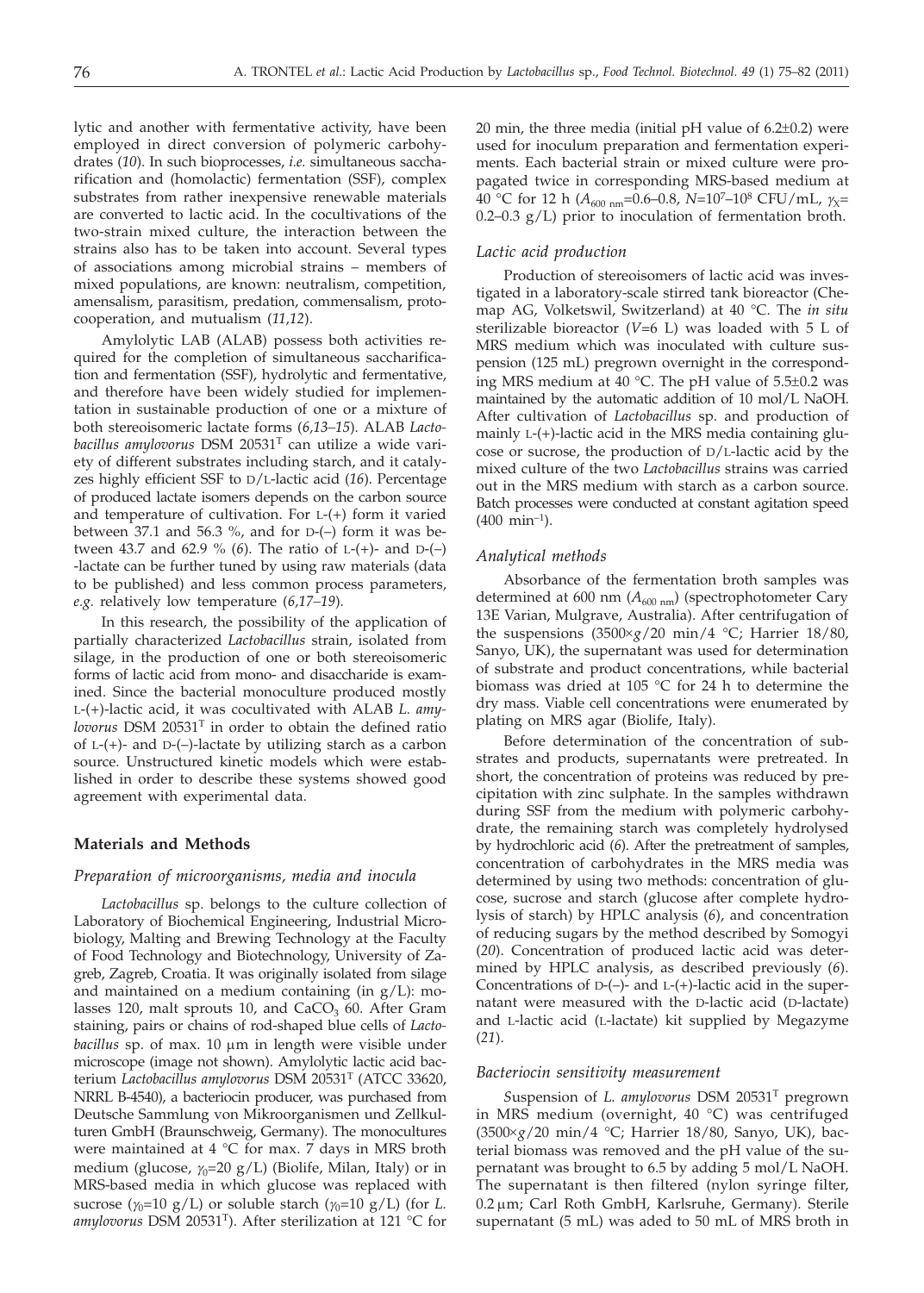an Erlenmeyer flask and the medium prepared in the described way was inoculated with *Lactobacillus* sp. (2.5 % by volume). The suspension was incubated at  $40^{\circ}$ C, samples were withdrawn at regular time intervals under aseptic conditions and absorbance  $(A_{600 \text{ nm}})$  was determined. As control, *Lactobacillus* sp. was incubated under the same conditions but without the addition of sterile supernatant of *L. amylovorus* DSM 20531T. Distilled sterile water (5 mL) was added to the control instead of the supernatant of *L. amylovorus* DSM 20531T.

# *Kinetic model*

Primary modelling describing substrate utilization, the growth of mono- and mixed culture, product formation and synthesis of bacteriocins was performed by using the following set of equations:

$$
\frac{dy_{S}}{dt} = -\frac{1}{Y_{X/S}} \cdot \frac{dy_{X}}{dt} - m_{S} \gamma_{X}
$$

$$
\gamma_{\rm X} = \gamma_{\rm X_1} + \gamma_{\rm X_2} \tag{2}
$$

$$
\frac{d\gamma_{x}}{dt} = \frac{d\gamma_{x_1}}{dt} + \frac{d\gamma_{x_2}}{dt}
$$

$$
\frac{d\gamma_{X_1}}{dt} = \mu_{\max_1} \left( 1 - \frac{\gamma_{X_1}}{\gamma_{X_{\max_1}}} \right)^{n_1} - k_{d1} \gamma_{X_1} \tag{4/2}
$$

$$
\frac{dy_{X_2}}{dt} = \mu_{\text{max}_2} \left( 1 - \frac{\gamma_{X_2}}{\gamma_{X_{\text{max}_2}}} \right)^{n_2} - k_{d2} \cdot \gamma_{X_2} - k_{DB} \cdot \gamma_B \cdot \gamma_{X_2} \tag{5/2}
$$

$$
k_{\rm d} = k_{\rm d_0} \cdot \left(1 + C \cdot \gamma_{\rm P}\right) \tag{6/}
$$

$$
\frac{\mathrm{d}\gamma_{\mathrm{P}}}{\mathrm{d}t} = \alpha \cdot \frac{\mathrm{d}\gamma_{\mathrm{X}}}{\mathrm{d}t} + \beta \cdot \gamma_{\mathrm{X}} \tag{7}
$$

$$
\frac{d\gamma_{B}}{dt} = \alpha_{B} \cdot \frac{d\gamma_{X_1}}{dt} + \beta_{B} \cdot \gamma_{X_1} - k_{B} \cdot \gamma_{B} \cdot \gamma_{X_2}
$$

Consumption of substrates by mono- or mixed culture was expresed by the Pirt equation (Eq. 1) (*22*). For the conversion by mixed culture, the biomass  $(y<sub>X</sub>)$  consisted of two variables – *L. amylovorus* DSM 20531<sup>T</sup> biomass  $(\gamma_{X_1})$ , and the biomass of presumably sensitive *Lactobacillus* sp.  $(y_{X_2})$  (Eqs. 1–5). Eq. 4 was used when *Lactobacillus* sp. fermented glucose and sucrose. Lactic acid production (Eq. 7) and bacteriocin synthesis by bacteriocinogenic DSM  $20531<sup>T</sup>$  strain were described by Luedeking-Piret kinetics (Eq. 8) (*23*). All calculations were done by using Berkeley Madonna (*24*), as already described (*6*). Values obtained for the parameters of the kinetic model are listed in Table 1. Parameters  $\mu_{\text{max}}$ ,  $\gamma_{\text{X}_{\text{max}}}$ ,  $\gamma_{\text{X/S}}$  and  $\alpha(\gamma_{\text{P/X}})$  were fixed to their experimental values and not fitted by the software (bolded in Table 1). Kinetic parameters that were not determined from the experimental data were optimized by using multiple curve fit function (not bolded in Table 1) and limited to realistic values applicable for fermentations by *Lactobacillus* species. For parameter estimation, Berkeley Madonna employs a simplex method to obtain parameter values that minimise the root mean square (RMS) deviation (Table 1) of the experimental and simulated data.

Table 1. Optimal parameters of the kinetic model for fermentation of mono- and disaccharide by bacterial monoculture and SSF of polysaccharyde by two-member mixed culture to L-(+) and D-(-)-lactic acid ( $\theta$ =40 °C; pH=5.5) in the stirred tank bioreactor. Experimental values used as fixed values in the model are bolded

| Parameter                         | Monoculture     |                 | Mixed culture   |
|-----------------------------------|-----------------|-----------------|-----------------|
|                                   | glucose         | sucrose         | starch          |
| $\mu_{\rm max}/h^{-1}$            | $0.25 \pm 0.02$ | $0.29 \pm 0.02$ |                 |
| $\gamma x_{\rm max}/(g/L)$        | $6.83 \pm 0.28$ | $4.50 \pm 0.26$ |                 |
| $\boldsymbol{n}$                  | 1.23            | 0.40            |                 |
| $m_{\rm s}/h^{-1}$                | 0.0172          | 0.0002          | 0.0329          |
| $Y_{X/S}/(g/g)$                   | $0.27 \pm 0.01$ | $0.45 \pm 0.04$ | $0.26 \pm 0.01$ |
| $k_{\rm d0}/h^{-1}$               | 0.0035          | 0.0042          |                 |
| $C_0$                             | 0.8284          | 0.28            |                 |
| $\alpha(Y_{P/X})/(g/g)$           | $2.84 \pm 0.15$ | $2.10 \pm 0.12$ | $1.20 \pm 0.04$ |
| $\beta$ /(g/(g·h))                | 0.003           | 0.049           | 0.046           |
| $\mu_{\rm max_1}/h^{-1}$          |                 |                 | 0.29            |
| $\mu_{\rm max_2}/h^{-1}$          |                 |                 | 0.18            |
| $\gamma x_{\text{max1}} / (g/L)$  |                 |                 | 2.7             |
| $\gamma_{X_{\rm max2}}/(g/L)$     |                 |                 | 0.7             |
| $n_1$                             |                 |                 | 1.3             |
| n <sub>2</sub>                    |                 |                 | 1.5             |
| $k_{d_1}/h^{-1}$                  |                 |                 | 0.0050          |
| $k_{d_2}/h^{-1}$                  |                 |                 | 0.0081          |
| $k_{\text{DB}}/(L/(\text{AU-h}))$ |                 |                 | 0.07            |
| C <sub>1</sub>                    |                 |                 | 1.4             |
| C <sub>2</sub>                    |                 |                 | 3.9             |
| $\alpha_B/(AU/g)$                 |                 |                 | 1.1             |
| $\beta_B/(AU/(g \cdot h))$        |                 |                 | 0.00003         |
| $k_B/(L/(g \cdot h))$             |                 |                 | 0.9             |
| $R^2$ s                           | 0.9813          | 0.9818          | 0.9703          |
| $R^2$ <sub>X</sub>                | 0.9918          | 0.9806          | 0.8854          |
| $R^2P$                            | 0.9880          | 0.9859          | 0.9586          |
| <b>RMS</b>                        | 1.4573          | 2.0144          | 0.8968          |

#### *Determination of bioprocess parameters*

Substrate consumption rate  $(r_S)$ , specific growth rate  $(\mu)$ , product formation rate  $(r_P)$ , biomass yield coefficient  $(Y_{X/S})$ , product/biomass yield coefficient  $(Y_{P/X})$ , and product yield coefficient  $(Y_{P/S})$  were estimated according to the following equations (*25*):

$$
\ln \gamma_{\rm s} = \ln \gamma_{\rm s_0} + r_{\rm s} t \tag{9/}
$$

$$
\ln \gamma_{\rm X} = \ln \gamma_{\rm X_0} + \mu t \tag{10}
$$

$$
\ln \gamma_{\rm P} = \ln \gamma_{\rm P_0} + r_{\rm P} t \tag{11/}
$$

$$
Y_{X/S} = \frac{(\gamma_X - \gamma_{X_0})}{(\gamma_{S_0} - \gamma_S)}
$$
 (12)

$$
\Upsilon_{P/S} = \frac{(\gamma_P - \gamma_{P_0})}{(\gamma_{S_0} - \gamma_S)}
$$
 (13)

$$
Y_{P/X} = \frac{(\gamma_P - \gamma_{P_0})}{(\gamma_X - \gamma_{X_0})}
$$
 / 14/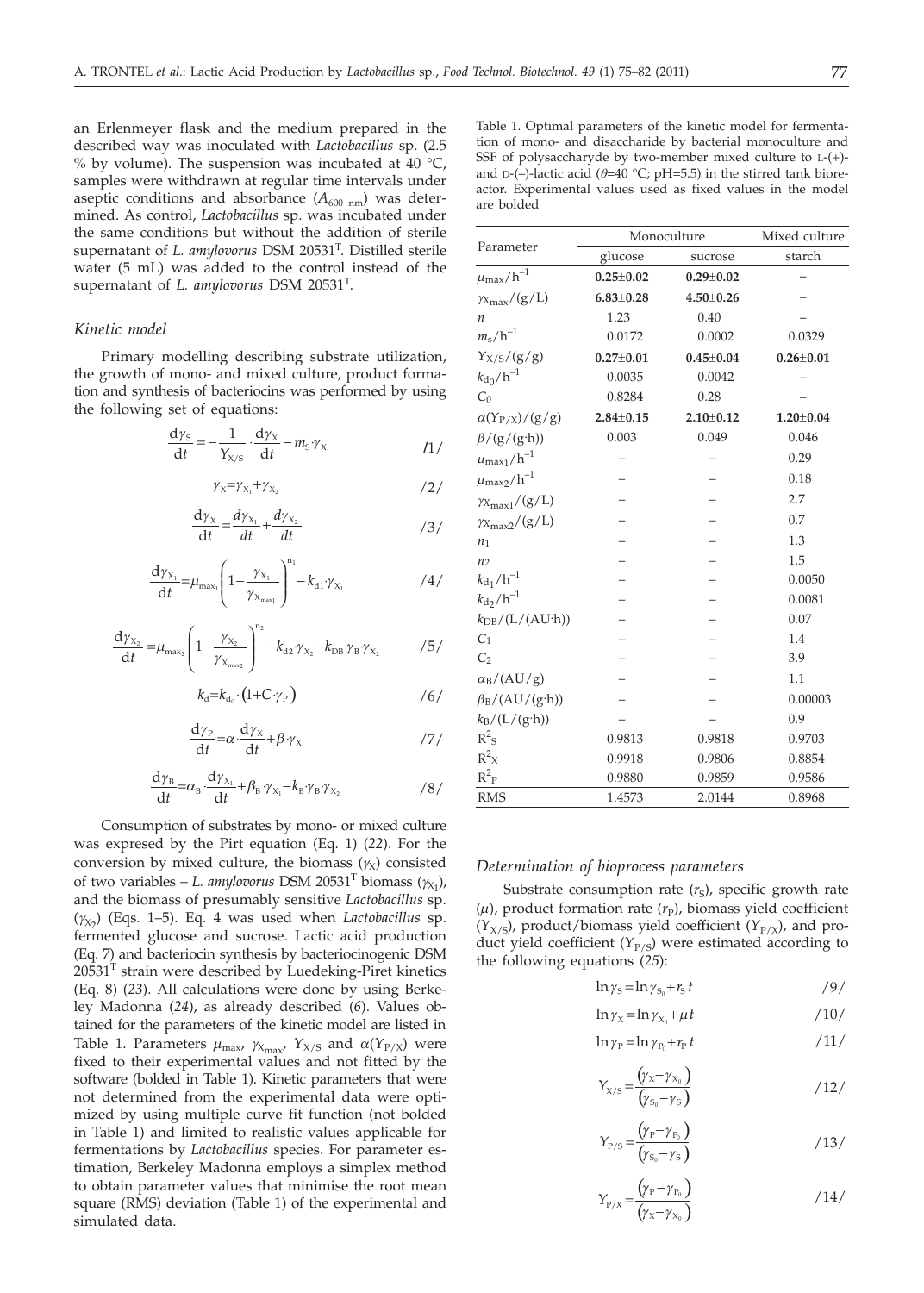$$
P r_{\rm X} = \frac{\gamma_{\rm X} - \gamma_{\rm X_0}}{t} \tag{15}
$$

$$
P r_{\rm P} = \frac{\gamma_{\rm P} - \gamma_{\rm P_0}}{t} \tag{16}
$$

# **Results and Discussion**

In this investigation, cultivation of mono- and mixed cultures of two *Lactobacillus* strains was carried out in a laboratory-scale stirred tank bioreactor at constant temperature (40 °C) and stirrer speed of 400 min<sup>-1</sup>. pH value was maintained at 5.5±0.2. In order to determine the suitability of the selected substrates for the production of lactic acid, the monoculture of *Lactobacillus* sp. was cultivated in two MRS media, the first one containing glucose and the second one sucrose. It turned out that under the selected conditions, the test strain produced mainly L-(+)- -lactic acid. Additional experiment proved that this strain isolated from silage cannot hydrolize starch (data not shown). Therefore, fermentation of soluble starch by the mixed culture of *Lactobacillus* sp. and *Lactobacillus amylo*vorus DSM 20531<sup>T</sup>, with the equal portions of both bacterial suspensions (1:1) in the inoculum added to the same culture medium, was carried out. Namely, production of different ratios of L-(+)- and D-(–)-lactic acid by ALAB *L.*  $amylovorus$  DSM  $20531<sup>T</sup>$  from soluble starch had already been described (*6*). In the produced D/L-mixture, the portion of L-(+)-lactate varied between 0.371 and 0.563, while the portion of D-(–)-lactate was in the range from 0.437 to 0.629. Therefore, the two-strain bacterial culture was used in order to move the ratio of two stereoisomeric forms in favour of  $L(-)$ -lactate.

# *Production of lactic acid by the monoculture of Lactobacillus sp.*

In the first experiments glucose and sucrose were fermented by *Lactobacillus* sp., a Gram-positive rod-shaped strain isolated from silage and maintained in our laboratory in the molasses/malt sprouts/ $CaCO<sub>3</sub>$  medium. The strain has not been further characterised so far. This homofermentative strain was able to use mono- and disaccharide, grow and produce mainly  $(\approx 90\%)$  L-(+)-lactic acid (Figs. 1 and 2, Table 2).



**Fig. 1.** Fermentation of glucose to lactic acid by *Lactobacillus* sp.: substrate concentration ( $\gamma_S$ ,  $\Box$ ), dry biomass ( $\gamma_X$ ,  $\Delta$ ) and lactic acid concentration  $(\gamma_P, \circ)$ . In all figures symbols represent experimental data and lines are drawn according to the model



**Fig. 2.** Fermentation of sucrose to lactic acid by *Lactobacillus* sp.: substrate concentration ( $\gamma_S$ ,  $\Box$ ), dry biomass ( $\gamma_X$ ,  $\Delta$ ) and lactic acid concentration  $(\gamma_P, O)$ 

Both conversions were rather fast and complete. Glucose ( $\gamma_0$ =20 g/L) was totally fermented in 10 h, while for complete conversion of sucrose  $(\gamma_0=10 \text{ g/L})$  approx. 12 h were needed. *Lactobacillus* sp. was adapted in 4 h to the

|                                                                  | Substrate | Temperature/ ${}^{\circ}C$ | $w(L-(+)$ -lactic acid) | $w(D-(-))$ -lactic acid) |
|------------------------------------------------------------------|-----------|----------------------------|-------------------------|--------------------------|
| monoculture                                                      | glucose   | 40                         | $0.926 \pm 0.020$       | $0.074 \pm 0.021$        |
| (Lactobacillus sp.)                                              | sucrose   | 40                         | $0.887 \pm 0.002$       | $0.113 \pm 0.026$        |
| mixed culture<br>(Lactobacillus sp.+L. amylovorus DSM $20531T$ ) | starch    | 40                         | $0.728 \pm 0.004$       | $0.272 \pm 0.019$        |
| monoculture                                                      | starch    | 30                         | $0.563 \pm 0.008$       | $0.437 \pm 0.017$        |
| (L. amylovorus DSM 20531 <sup>T</sup> )*                         | sucrose   | 40                         | $0.516 \pm 0.018$       | $0.484\pm0.022$          |
|                                                                  | starch    | 35                         | $0.509 + 0.006$         | $0.491 + 0.005$          |
|                                                                  | starch    | 45                         | $0.503 + 0.004$         | $0.497+0.009$            |
|                                                                  | glucose   | 40                         | $0.499 + 0.002$         | $0.501 \pm 0.002$        |
|                                                                  | starch    | 40                         | $0.480 \pm 0.008$       | $0.520 \pm 0.013$        |
|                                                                  | starch    | 50                         | $0.371 \pm 0.008$       | $0.629 \pm 0.011$        |
|                                                                  |           |                            |                         |                          |

Table 2. Fine-tuning of the L-(+)- and D-(-)-lactic acid ratio by using mono- and mixed cultures during batch fermentation of different substrates from MRS medium at constant pH value (5.5±0.2) and different temperatures of cultivation (30–50 °C)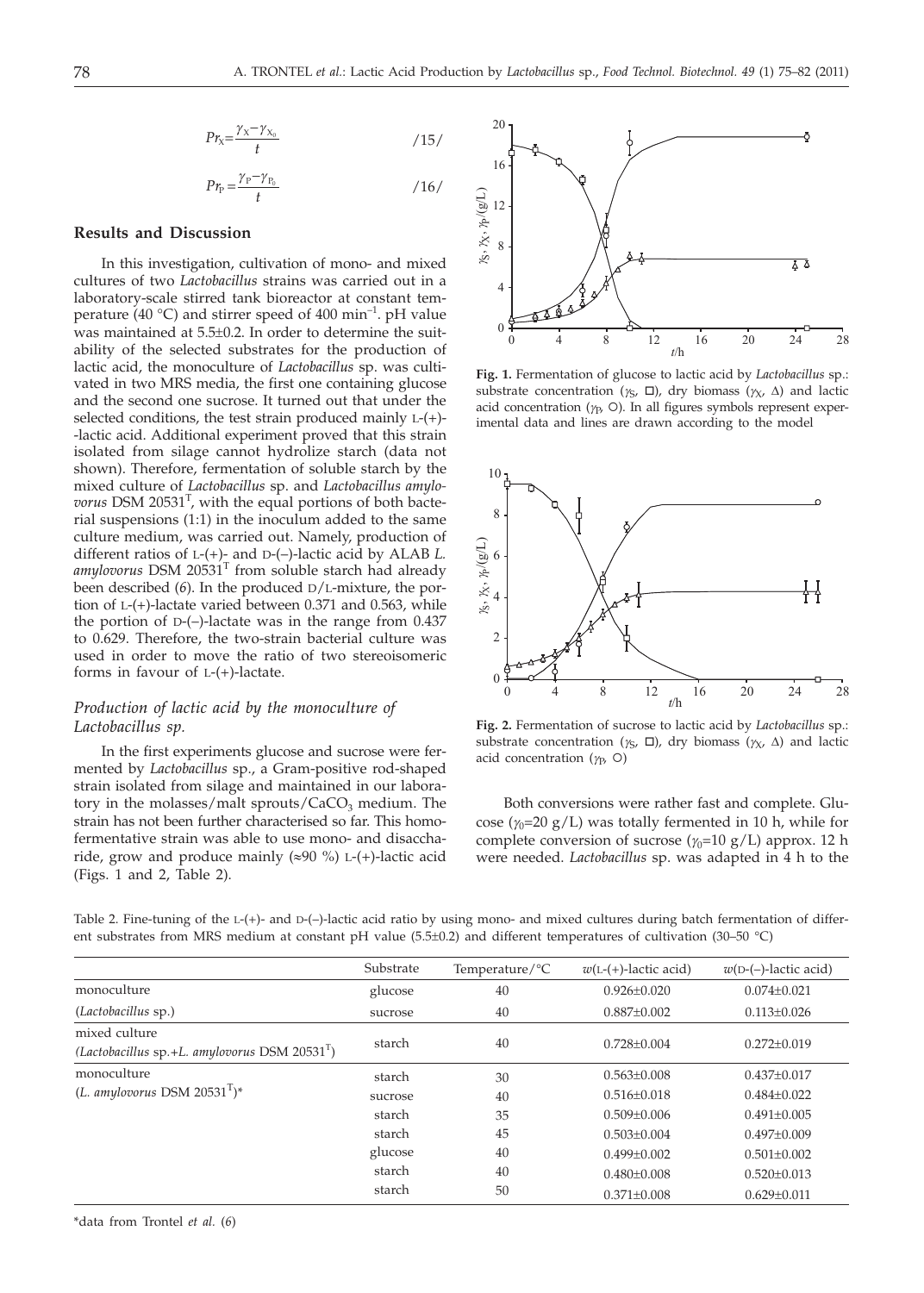conditions and grew exponentially the following 6 h by using substrates from the MRS medium. Similar specific growth rates ( $\mu$ =0.25 and 0.29 h<sup>-1</sup>, respectively) and substrate consumption rates (both  $r_s=0.24$  h<sup>-1</sup>) were observed. Twice higher initial concentration of glucose did not result in considerably higher biomass concentration ( $\gamma_{\text{X}_{\text{max}}}$ = 5.34  $g/L$  for glucose and 4.50  $g/L$  for sucrose) and, consequently, biomass yield coefficient was almost doubled in the medium with sucrose  $(Y_{X/S}=0.45 \text{ g/g})$  compared to the medium with glucose  $(Y_{X/S}=0.27 \text{ g/g})$ . The described parameters brought fermentative activity of *Lactobacillus* sp. very close to the performance of *L. amylovorus* DSM 20531T in the medium with sucrose (*6*).

Luedeking-Piret kinetics (*23*) is clearly followed during the production of L-(+)-lactic acid by *Lactobacillus* sp. (Figs. 1 and 2). Fermentation of glucose and sucrose resulted in similar product formation rates  $(r_P=0.41$  and  $0.50$  h<sup>-1</sup>, respectively) and this clearly indicates that the strain was inhibited neither by the initial concentration of the substrates nor by the produced lactate. Further, equal product yield coefficients (both  $Y_{P/S}=0.91$  g/g) were obtained, although approx. 17 % less biomass was estimated in the medium with sucrose. Significantly different productivity of L-(+)-lactic acid was observed during the fermentation of glucose  $(Pr_{p}=1.82 \text{ g/(L·h)})$  and sucrose ( $Pr_p$ =0.82 g/(L·h)). These values are in agreement with the analogue values obtained in lactic acid production by *Lactobacillus* sp. (*10*).

# *Production of lactic acid by the mixed culture of Lactobacillus sp.*

Starch was completely hydrolysed but not completely fermented by *L. amylovorus* DSM 20531T (Fig. 3). At the end of fermentation, the concentration of the remaining glucose and/or maltose from starch hydrolysis, as determined by HPLC analysis and reducing sugars (RS) method, was 0.5 g/L. This is quite different from the results obtained in starch fermentation by the monoculture of *L. amylovorus* DSM 20531T under the same conditions when the substrate was completely depleted from



**Fig. 3.** Simultaneous saccharification and fermentation of starch to D/L-lactic acid by the mixed culture: substrate concentration  $(\gamma_S, \Box)$ , dry biomass  $(\gamma_X, \Delta)$  and lactic acid concentration  $(\gamma_P, \Omega)$ . Changes in the concentration of *L. amylovorus* DSM 20531<sup>T</sup> ( $\gamma_{X_1}$ , dashed line) and *Lactobacillus* sp. ( $\gamma_{X_2}$ , dotted line) biomass in mixed culture and bacteriocin (*B*, dashed/dotted line) were predicted by the model

the medium in 10 h (*6*). Accorrding to Carr *et al.* (*5*), some members of group A obligate homofermentative lactobacilli are able to use maltose, with or without delay. All together, it implies that the remaining maltose/ glucose was not fermentatively converted by *Lactobacillus* sp. or by *L. amylovorus* DSM 20531T.

Morphological differences between the two bacterial strains of the same genus, *Lactobacillus* sp. and *L. amylovorus* DSM 20531T, have not been observed (image of the two-member mixed culture in the MRS broth under microscope after Gram staining not shown). Maximum viable cell number of 8.3<sup>.</sup>10<sup>8</sup> and 1.1<sup>.</sup>10<sup>9</sup> CFU/mL for *Lactobacillus* sp. monoculture and for two-strain mixed culture, respectively, were determined in the MRS medium with glucose after 12 h of cultivation at 40 °C. The biomass of two strains growing together in the medium was quantified. The interrelation of dry biomass and  $A_{600 \text{ nm}}$ value was linear (y= $0.5804x+1.6794$ ; R<sup>2</sup>= $0.9517$ ) and similar to that yielded for *Lactobacillus* sp. monoculture (y= 0.5634x+0.9026;  $R^2$ =0.9719 for glucose and y=0.8017x+ 0.6531;  $R^2$ =0.9498 for sucrose) (Fig. 4). Bacterial biomass grew without lag phase and reached its maximal value of 3.5 g/L after 12 h of batch cultivation.



Fig. 4. Ratio between the corresponding pairs of  $A_{600 \text{ nm}}$  and dry biomass (*g*X) during exponential growth phase of *Lactobacillus* sp. monoculture in MRS medium with glucose  $(\Box)$  and sucrose  $(\Diamond)$ , and two-member mixed culture in the medium with starch  $(O)$ 

It seems that hydrolytic activity of *L. amylovorus* DSM  $20531<sup>T</sup>$  and fermentative activity of the mixed culture ocurred simultaneously since the D/L-mixture (0.272/ 0.728) was produced at a defined constant ratio from the begining of the cultivation (Fig. 3). Overall starch consumption rate  $(r_S)$  and  $D/L$ -lactate formation rate  $(r_P)$  were equal, with estimated value of  $0.17$  h<sup>-1</sup>. This bioprocess was less efficient than the two fermentations conducted by the monoculture and SSF of soluble starch catalyzed by *L. amylovorus* DSM 20531T (*6*). Maximal concentration of the produced lactate of 6.60 g/L, product yield coefficient ( $Y_{P/S}$ ) of 0.63 g/g and productivity ( $Pr_{P}$ ) of 0.61 g/(L. h) were achieved. Fermentative activity of *Lactobacillus* sp., as a member of the mixed culture, was confirmed by the ratio of produced isomeric forms of lactic acid (Table 2). Three quarters of maltose/glucose yielded during starch hydrolysis were fermented to L-(+)-lactic acid (*w*=0.728).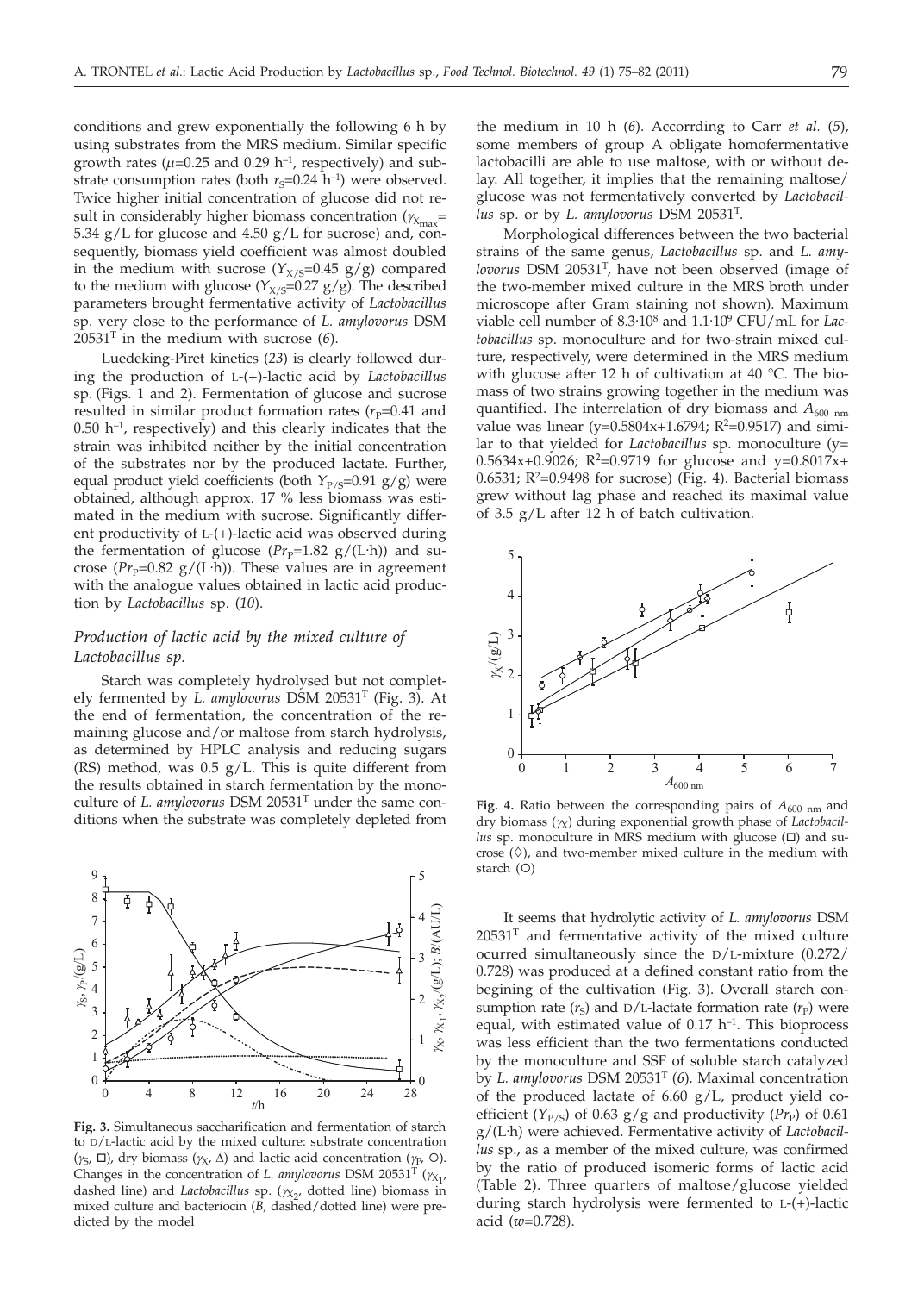Initial concentration of acetate in the MRS media was 3.6 g/L and it remained at the same level during batch conversions of the three substrates by the monoand mixed culture, as proved by HPLC analysis (Fig. 5). Other fermentative products were not identified by HPLC analysis. Based on this, it can be concluded that the mono- and mixed culture of *Lactobacillus* strains conducted homolactic fermentation.



**Fig. 5**. Part of chromatograms (retention time,  $t_R$ =18–23 min) obtained by HPLC analysis of samples withdrawn during batch cultivation of two-strain mixed culture;  $t<sub>R</sub>$  of acetic acid is 20.225 min (*6*)

# *Compatibility of experimental data and modelled values*

Both *Lactobacillus* strains grown together in the mixed culture could not be morphologically distinguished on the MRS agar and therefore could not be selectively counted. Several members of *L. amylovorus* species are bacteriocin producers (*19,26–28*). Bacteriocin sensitivity measurement was performed to prove the sensitivity of the tested *Lactobacillus* sp. strain to bacteriocins of *L. amy*lovorus DSM 20531<sup>T</sup>. Growth of the sensitive strain was inhibited by 50 % with the addition of supernatant (9 % by volume) of the bacteriocin producer (data not shown). In one of the previous studies, a model describing killer/ sensitive mixed cultures comprising bacterial amensalism (*11*) was used. In the model, the biomass was divided into two components – bacteriocin-producing *L. amylovorus* cells (*g*X1 ) and sensitive *Lactobacillus* sp. cells  $(y_{x_2})$ . The model predicted growth dynamics of both cultures and bacteriocin synthesis (Fig. 3). Based on the modelled data, it can be assumed that *L. amylovorus* DSM  $20531<sup>T</sup>$  grew faster and represented the main part of the biomass. The concentration of sensitive *Lactobacillus* sp. cells did not change significantly, probably due to the accumulation of bacteriocins, but was high enough to move the D/L-lactate ratio from 0.520/0.480 (*6*) to 0.272/ 0.728 (Table 2).

Compatibility of experimental and modelled data (correlation coefficient,  $R^2$ , and root mean square, RMS) are given in Table 1.

Based on the two parameters,  $R^2$  and RMS (Table 1), it can be concluded that the simple kinetic model successfully describes the production of defined ratios of D-(–) and L-(+)-lactic acid by mono- and mixed bacterial cultures.

Specific growth rate of *L. amylovorus* DSM 20531T in the mixed culture estimated by the model  $(\mu_{\text{max}}=0.29 \text{ h}^{-1})$ ; Table 1) was significantly lower than the corresponding value obtained during cultivation of the monoculture under the same conditions (experimental and modelled value of  $\mu_{\text{max}}$  were 0.67 and 0.61 h<sup>-1</sup>, respectively) (6). It is well known that bacteriocin production is usually growth associated (*11,26,28*). Lag phase of growth of the mixed culture was not observed (Fig. 3), assuming that *L. amylovorus* DSM 20531<sup>T</sup> was producing bacteriocin ( $\alpha_B$ =1.1  $AU/g$ ) from the beginning of SSF. Consequently, specific death rate of the sensitive strain due to bactericion activity ( $k_{\text{DB}}$ ) of 0.07 L/(AU·h) and relatively poor growth of *Lactobacillus* sp.  $(\mu_{\text{max}}=0.18 \text{ h}^{-1})$  in the mixed culture were obtained by the model. Furthermore, experimentally determined maximal concentrations of the biomass of the two *Lactobacillus* sp. ( $\gamma_{X_{\text{max}}}$ ) of 3.5 g/L were divided by the model to  $\gamma_{X_{\text{max}}}=2.7 \text{ g/L}$  of bacteriocin-producing strain and to  $\gamma_{X_{\text{max2}}=0.7 \text{ g/L}}$  of bacteriocin-sensitive strain. Similar values ( $\gamma_{X_{\text{max}}}$ =2.21–2.80 g/L) for *L. amylovorus* DCE 471 had been described previously (*26*). The monoculture biomass concentrations were considerably higher in the media with glucose ( $\gamma_{\text{max}}$ =5.34 g/L for *Lactobacillus*  $\epsilon$ sp. and  $\gamma_{X_{\rm max}}$ =4.90 g/L for *L. amylovorus* DSM 20531<sup>T</sup>) and sucrose  $(\gamma_{X_{\text{max}}}=4.50 \text{ g/L}$  for *Lactobacillus* sp. and  $\gamma_{X_{\text{max}}}$ 3.73 g/L for *L. amylovorus* DSM 20531T) than those modelled for the growth of mixed culture. In the medium with starch,  $\gamma_{X_{\text{max}}}$ =4.38 g/L was determined for *L. amylovorus* DSM 20531T (*6*).

# **Conclusion**

*Lactobacillus* sp. conducts highly efficient homofermentative conversion of glucose and sucrose to mainly L-(+)- -lactic acid and therefore represents a good candidate for the industrial production of lactic acid to be used in the advanced PLA manufacturing. During the growth of the strain in the two-strain mixed culture, it strongly interacted with the other member, *L. amylovorus* DSM 20531T. *L. amylovorus* DSM 20531T is known as bacteriocin producer, while our test strain (*Lactobacillus* sp.) was sensitive to its bacteriocins. The co-existence of both *Lactobacillus* strains could be described as amensalism. Due to technical limitations, growth dynamics of two interacting bacterial cultures was not experimentally defined, but unstructured kinetic model was able to describe the lactic acid fermentation. Amylolytic activity of *L. amylovorus* DSM 20531T and its capacity to conduct simultaneous saccharification and ferementation was employed in starch conversion and, in the two-strain mixed culture, for fine- -tuning of the ratio of produced D/L-lactic acid. This is another advantage that can be easily implemented in the cost-effective synthesis of biodegradable polymers and production of copolymers, blends and nanocomposites.

### *Acknowledgements*

The technical assistance of the staff of the Laboratory of Biochemical Engineering, Industrial Microbiology, Malting and Brewing Technology is gratefully acknowledged. This work was supported by the Ministry of Science, Education and Sports of the Republic of Croatia (project 058-0581990-1997).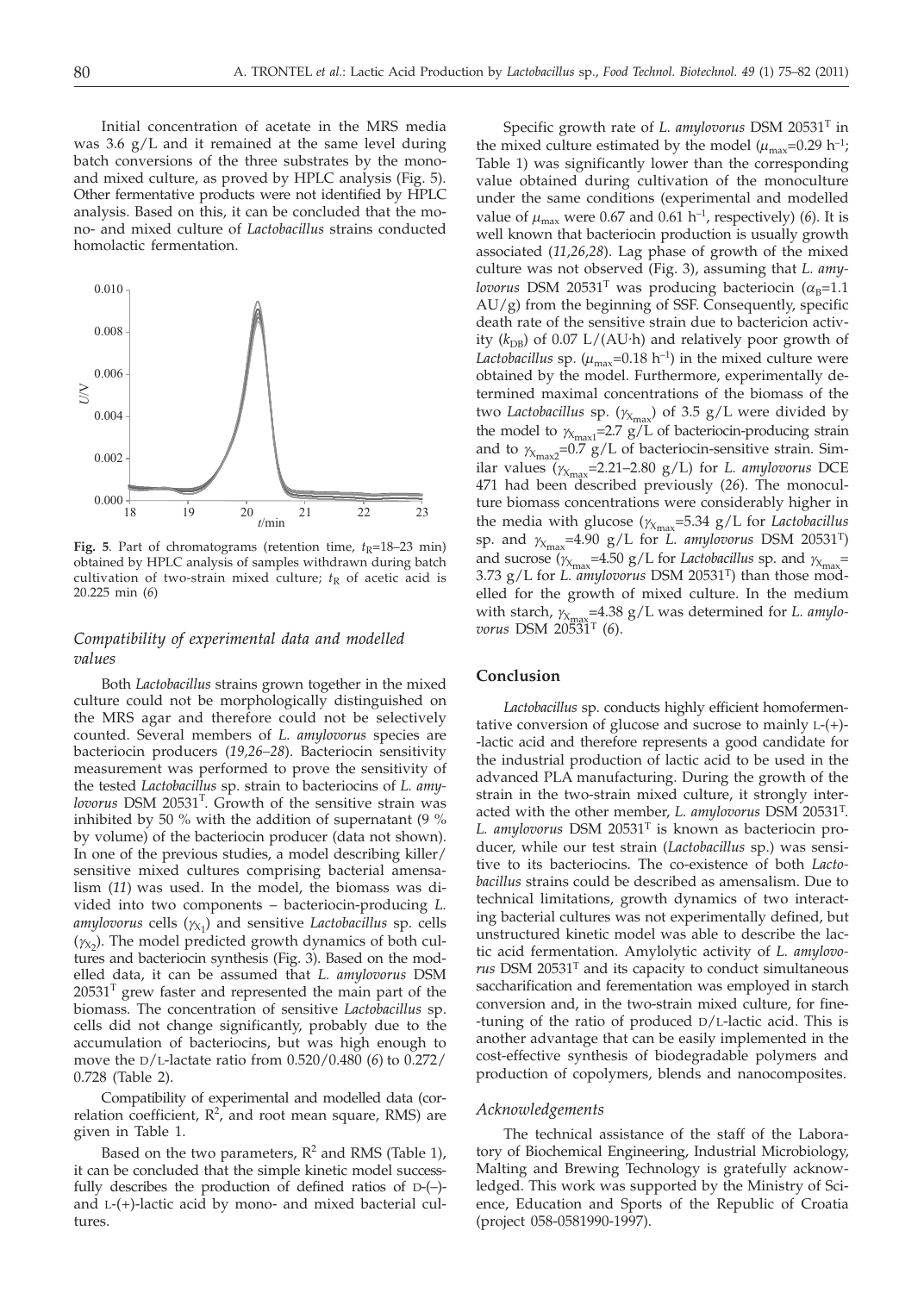#### **List of symbols**

- *B* bacteriocin activity (AU*/*L)
- *C* constant in Eq. 6
- $k_B$  specific consumption rate of bacteriocin (L/(g·h))
- $k_{\text{DB}}$  specific death rate due to bacteriocin activity (L/(AU·h))
- $k_{\text{do}}$  constant in Eq. 6 (h<sup>-1</sup>)
- $k_d$  specific death rate  $(h^{-1})$
- $m<sub>S</sub>$  maintenance energy coefficient  $(h<sup>-1</sup>)$
- *g* concentration (g*/*L)
- *Pr* productivity (g*/*(L. h))
- $r<sub>S</sub>$  substrate consumption rate  $(h<sup>-1</sup>)$
- $r_P$  product formation rate  $(h^{-1})$
- *t* time (h)
- *Y*X/S biomass yield coefficient (g*/*g)
- *Y*P/X product/biomass yield coefficient (g*/*g)
- *Y*P/S product yield coefficient (g*/*g)

## **Greek letters**

- *a* coefficient for growth-associated term (g*/*g)
- $\beta$  coefficient for non-growth associated term ( $g/(g \cdot h)$ )
- $\alpha_B$  coefficient for growth associated term for bacteriocin production (g*/*g)
- $\beta_B$  coefficient for non-growth associated term for bacteriocin production (g/(g·h))
- $\mu$  specific growth rate (h<sup>-1</sup>)

## **Subscripts**

- 0 initial
- 1 related to *Lactobacillus* sp. in the monoculture and to *L. amylovorus* DSM  $20531<sup>T</sup>$  in the mixed culture
- 2 related to *Lactobacillus* sp. in the mixed culture
- S substrate
- X biomass
- P product
- min minimum
- max maximum

## **References**

- *1.* R.P. John, G.S. Anisha, K.M. Nampoothiri, A. Pandey, Direct lactic acid fermentation: Focus on simultaneous saccharification and lactic acid production, *Biotechnol. Adv. 27* (2009) 145–152.
- *2.* R.P. John, K.M. Nampoothiri, A. Pandey, Fermentative production of lactic acid from biomass: An overview on process developments and future perspectives, *Appl. Microbiol. Biotechnol. 74* (2007) 524–534.
- *3.* A. Lucke, J. Tessmar, E. Schnell, G. Schmeer, A. Göpferich, Biodegradable poly(D,L-lactic acid)-poly(ethylene glycol)-monomethyl ether diblock copolymers: Structures and surface properties relevant to their use as biomaterials, *Biomaterials, 21* (2000) 2361–2370.
- *4.* R. Auras, B. Harte, S. Selke, An overview of polylactides as packaging materials, *Macromol. Biosci. 4* (2004) 835–864.
- *5.* F.J. Carr, D. Chill, N. Maida, The lactic acid bacteria: A literature survey, *Crit. Rev. Microbiol. 28* (2002) 281–370.
- 6. A. Trontel, V. Baršić, A. Slavica, B. Šantek, S. Novak, Modelling the effect of different substrates and temperature on the growth and lactic acid production by *Lactobacillus amylovorus* DSM 20531<sup>T</sup> in batch process, *Food Technol. Biotechnol. 48* (2010) 352–361.
- *7.* K. Hetényi, Á. Németh, B. Sevella, First steps in the development of a wheat flour based lactic acid fermentation technology. Culture medium optimization, *Chem. Biochem. Eng. Q. 24* (2010) 195–201.
- *8.* W. Timbuntam, K. Sriroth, Y. Tokiwa, Lactic acid production from sugar-cane juice by a newly isolated *Lactobacillus* sp., *Biotechnol. Lett. 28* (2006) 811–814.
- *9.* Y. Oda, M. Ito, Characterization of a mutant from *Lacto*bacillus amylovorus JCM 1126<sup>T</sup> with improved utilization of sucrose, *Curr. Microbiol. 41* (2000) 392–395.
- *10.* Y.J. Wee, J.N. Kim, H.W. Ryu, Biotechnological production of lactic acid and its recent applications, *Food Technol. Biotechnol. 44* (2006) 163–172.
- *11.* S. Pommier, P. Strehaiano, M.L. Délia, Modelling the growth dynamics of interacting mixed cultures: A case of amensalism, *Int. J. Food Microbiol. 100* (2005) 131–139.
- *12.* H. Tanaka, T. Ebata, I. Kuwahara, M. Matsuo, J.C. Ogbonna, Development and application of a system for analysis of mixed cultures of microorganisms, *Appl. Biochem. Biotechnol. 80* (1999) 51–64.
- *13.* Y. Ohkouchi, Y. Inoue, Direct production of L(+)-lactic acid from starch and food wastes using *Lactobacillus manihotivorans* LMG 18011, *Bioresour. Technol. 97* (2006) 1554–1562.
- *14.* J. Narita, S. Nakahara, H. Fukuda, A. Kondo, Efficient production of L-(+)-lactic acid from raw starch by *Streptococcus bovis* 148, *J. Biosci. Bioeng. 97* (2004) 423–425.
- *15.* W. Xiaodong, G. Xuan, S.K. Rakshit, Direct fermentative production of lactic acid on cassava and other starch substrates, *Biotechnol. Lett. 19* (1997) 841–843.
- *16.* L.K. Nakamura, *Lactobacillus amylovorus*, a new starch-hydrolyzing species from cattle waste-corn fermentations, *Int. J. Syst. Bacteriol. 31* (1981) 56–63.
- *17.* R.P. John, K.M. Nampoothiri, A. Pandey, Simultaneous saccharification and L-(+)-lactic acid fermentation of protease- -treated wheat bran using mixed culture of lactobacilli*, Biotechnol. Lett. 28* (2006) 1823–1826.
- *18.* N. Narayanan, P.K. Roychoudhury, A. Srivastava, L-(+)-lactic acid fermentation and its product polymerization, *Electron. J. Biotechnol. 7* (2004) 167–179.
- *19.* W. Messens, P. Neysens, W. Vansieleghem, J. Vanderhoeven, L. De Vuyst, Modeling growth and bacteriocin production by *Lactobacillus amylovorus* DCE 471 in response to temperature and pH values used for sourdough fermentations*, Appl. Environ. Microbiol. 68* (2002) 1431–1435.
- *20.* M. Somogyi, Notes on sugar determination, *J. Biol. Chem. 195* (1951) 19–23.
- *21.* D-Lactic Acid (D-Lactate) and L-Lactic Acid (L-Lactate) Assay Procedures Determination Kit, Megazyme International Ltd, Wicklow, Ireland (*http://www.megazyme.com*).
- *22.* S.J. Pirt, The maintenance energy of bacteria in growing cultures, *Proc. R. Soc. Lond. B, 163* (1965) 224–231.
- *23.* E. Luedeking, L. Piret, A kinetic study of the lactic acid fermentation. Batch process at controlled pH, *J. Biochem. Microbiol. Technol. Eng. 1* (1959) 393–412.
- *24.* Berkeley Madonna Modeling and Analysis of Dynamic Systems v. 8.3.14, Berkeley, CA, USA (2007) (*www.berkeleymadonna.com*).